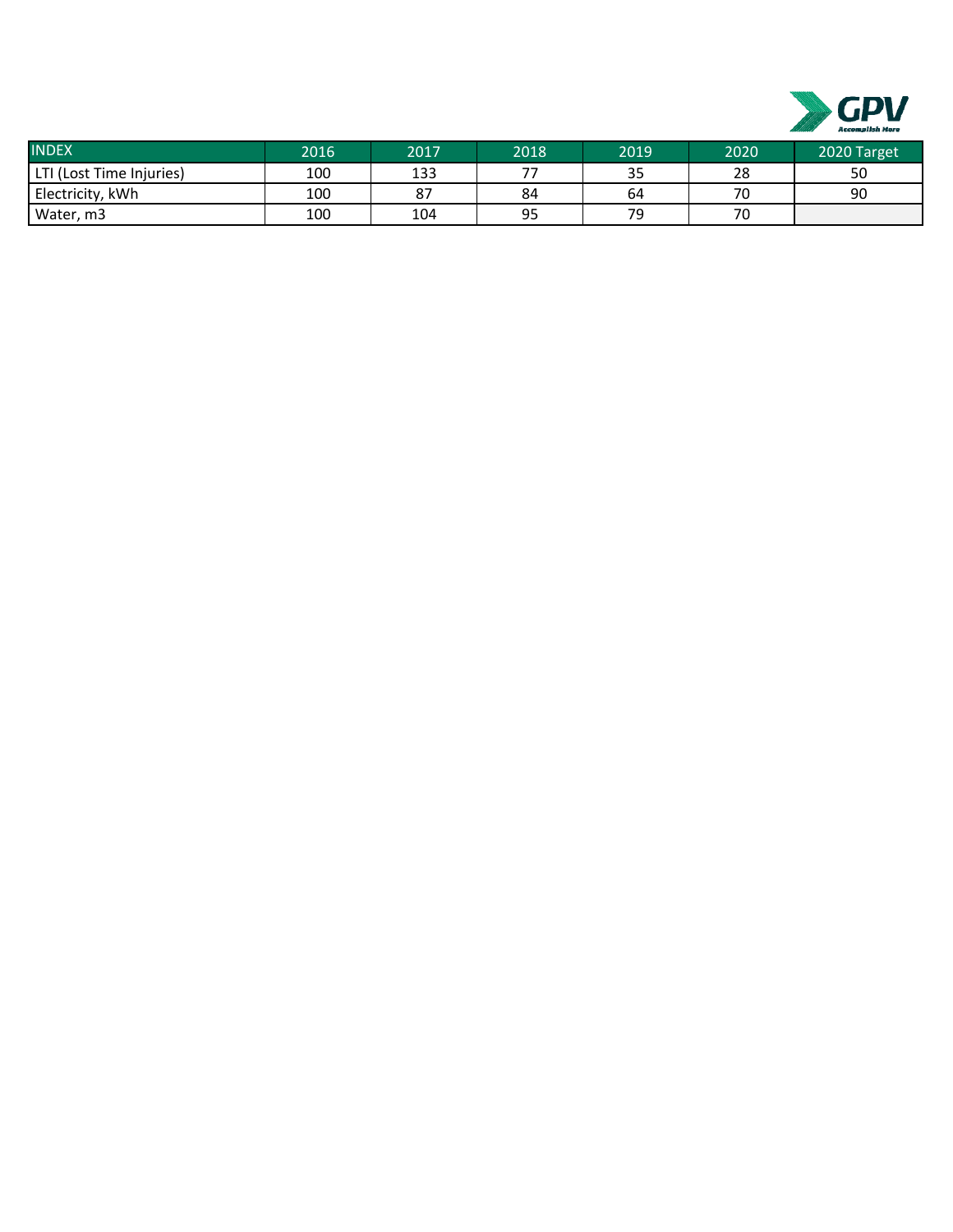## Quality Management ‐ Certificates



| <b>Entity</b>   |                         | Certificate | Latest     | Goal to (re)certify for |  |
|-----------------|-------------------------|-------------|------------|-------------------------|--|
|                 | Certificate             | achieved    | recertific | FY 2021                 |  |
|                 |                         |             | ation      |                         |  |
| Electronics, DK | ISO9001:2015            | 1989        | 2017       |                         |  |
|                 | ISO14001:2015           | 1999        | 2017       |                         |  |
|                 | ISO13485:2016           | 2011        | 2018       |                         |  |
|                 | ATEX 2014/34/EU         | 2016        | 2019       |                         |  |
| Electronics, TH | ISO9001                 | 2003        | 2018       | х                       |  |
|                 | ISO14001                | 2005        | 2017       | X                       |  |
|                 | ISO 17025               | 2012        | 2016       |                         |  |
|                 | <b>TLS8001</b>          | 2009        | 2016       |                         |  |
|                 | ISO 45001:2018          | 2020        | 2020       |                         |  |
|                 | ATEX 94/9/EC            | 2009        | 2018       | х                       |  |
|                 | ISO13485                | 2012        | 2018       | х                       |  |
|                 | ESD/IEC61340-5-1:2016   | 2012        | 2018       | х                       |  |
|                 | ANSI/ESD S20.20         | 2013        | 2018       | X                       |  |
| Electronics, MX | ISO 9001:2015           | 2017        | 2017       |                         |  |
|                 | ISO 13485:2016          | 2017        | 2017       |                         |  |
|                 | ISO 14001:2015          | 2017        | 2017       |                         |  |
| Electronics, SK |                         |             |            |                         |  |
|                 | ISO 9001:2015           | 2015        | 2018       | X                       |  |
|                 | ISO 14001:2015          | 2015        | 2018       |                         |  |
|                 | ISO 45001:2018          | 2020        | 2020       |                         |  |
| Elecronics, DE  | ISO 9001:2015           | 1997        | 2018       | х                       |  |
|                 | IATF 16949:2016         | 2003        | 2018       | X                       |  |
|                 | ISO 14001:2015          | 2013        | 2018       | X                       |  |
|                 | ISO 45001:2018          | 2013        | 2019       |                         |  |
|                 | ISO 50001:2011          | 2016        | 2019       |                         |  |
|                 | ATEX 2014/34/EU         | 2014        | 2017       |                         |  |
| Electronics, CH | ISO9001:2015            | 1991        | 2019       |                         |  |
|                 | ISO14001:2015           | 2013        | 2019       |                         |  |
|                 | ISO45001:2015           | 2019        | 2019       |                         |  |
|                 | ISO13485:2016           | 2014        | 2017       |                         |  |
|                 | ATEX 2014/34/EU         | 2013        | 2017       |                         |  |
| Electronics, LK | ISO 9001:2015           | 2001        | 2019       |                         |  |
|                 | ISO 14001:2015          | 2004        | 2019       |                         |  |
|                 | ISO 45001:2018          | 2019        | 2019       |                         |  |
| Electronics, CN | ISO9001:2015            | 2003        | 2019       |                         |  |
|                 | ISO14001:2015           | 2014        | 2019       |                         |  |
|                 | ISO45001:2018           | 2014        | 2019       |                         |  |
| Cable, SK       | ISO 9001:2015           | 1994        | 2018       | х                       |  |
|                 |                         |             |            |                         |  |
|                 | ISO 14001:2015          | 2015        | 2018       | х                       |  |
|                 | ISO 45001:2018          | 2020        | 2018       |                         |  |
|                 | ISO13485:2016           | 2013        | 2018       | х                       |  |
| Cable, AF       | ISO 9001:2015           | 1994        | 2018       | х                       |  |
|                 | ISO 14001:2015          | 2015        | 2018       | X                       |  |
|                 | ISO 45001:2018          | 2015        | 2018       |                         |  |
|                 | ISO13485:2016           | 2007        | 2018       | х                       |  |
| Cable, AR       | ISO 9001:2015           | 1994        | 2018       | х                       |  |
|                 | ISO 14001:2015          | 2015        | 2018       | х                       |  |
|                 | ISO 45001:2018          | 2020        | 2018       |                         |  |
| Mechanics, TH   | ISO9001                 | 2003        | 2018       | х                       |  |
|                 | ISO14001                | 2005        | 2017       |                         |  |
|                 | <b>TLS8001</b>          | 2009        | 2016       |                         |  |
|                 | ISO 45001:2018          | 2018        | 2018       |                         |  |
| Mechanics, DK   |                         |             |            |                         |  |
|                 | ISO9001:2015            | 2009        | 2018       | х                       |  |
|                 | EN 15085 - 2 level CL 1 | 2010        | 2016       |                         |  |
|                 | ISO 3834-2              | 2010        | 2016       |                         |  |
| Sales, DA       | ISO 9001:2015           | 2016        | 2018       |                         |  |
|                 | ISO 14001:2015          | 2014        | 2018       |                         |  |
|                 | ISO 45001:2018          | 2014        | 2019       |                         |  |
|                 | ISO 50001:2011          | 2016        | 2019       |                         |  |
| Sales, DE       | ISO 9001:2015           | 2013        | 2018       |                         |  |
|                 | IATF 16949:2016         | 2013        | 2018       |                         |  |
|                 | ISO 14001:2015          | 2013        | 2018       |                         |  |
|                 | ISO 45001:2018          | 2013        | 2019       |                         |  |
|                 | ISO 50001:2011          | 2016        | 2019       |                         |  |